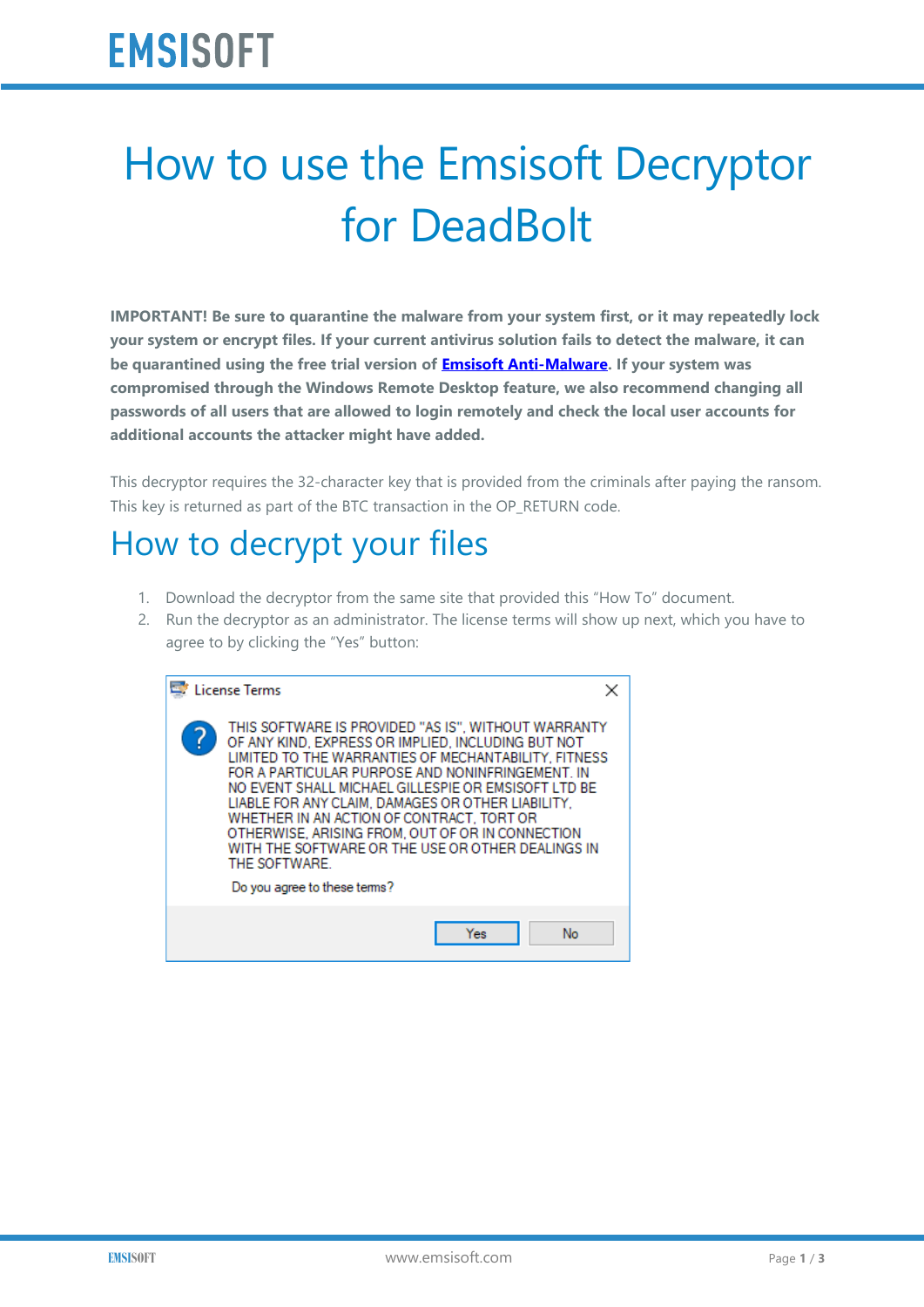3. After accepting the terms, enter your 32-character key when prompted.

| <b>Enter Key</b>                 |              |
|----------------------------------|--------------|
| Enter your 32-character key:     | OK<br>Cancel |
| 000102030405060708090a0b0c0d0e0f |              |

4. Once a key is entered, click "OK" to open the primary decryptor user interface:

| <b>Emsisoft Decryptor for DeadBolt</b><br>c | ×<br>П                                                  |
|---------------------------------------------|---------------------------------------------------------|
| <b>EMSISOFT</b> Decryptor                   | For DeadBolt - Version 1.0.0.0                          |
| Decryptor<br>Results<br>Options About       |                                                         |
| СA<br>D:\                                   |                                                         |
| Remove object(s)<br>Add folder              | Clear object list<br>Decrypt                            |
| © 2019 Emsisoft Ltd.                        | A free of charge service by Emsisoft - www.emsisoft.com |

- 5. By default, the decryptor will pre-populate the locations to decrypt with the currently connected drives and network drives. Additional locations can be added using the "Add" button.
- 6. Decryptors typically offer various options depending on the particular malware family. The available options are located in the Options tab and can be enabled or disabled there. You can find a detailed list of the available Options below.